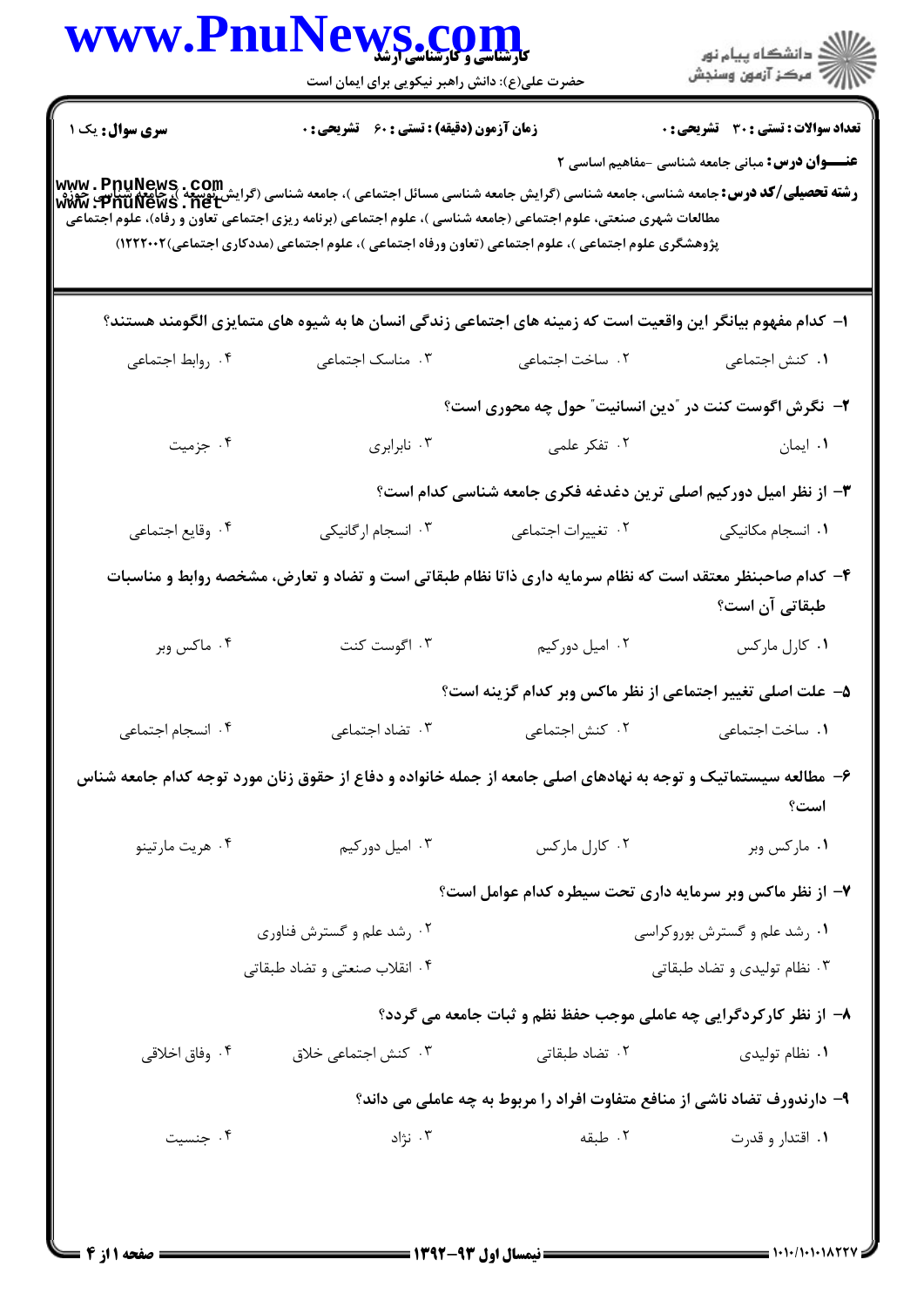|                                                                                                                                                                                                                                                                         | WWW.PnuNews.com<br>حضرت علی(ع): دانش راهبر نیکویی برای ایمان است |                                                                                                      | الا دانشگاه پيام نور<br>  پر مرکز آزمون وسنجش                                                          |
|-------------------------------------------------------------------------------------------------------------------------------------------------------------------------------------------------------------------------------------------------------------------------|------------------------------------------------------------------|------------------------------------------------------------------------------------------------------|--------------------------------------------------------------------------------------------------------|
| <b>سری سوال :</b> ۱ یک                                                                                                                                                                                                                                                  | <b>زمان آزمون (دقیقه) : تستی : 60 ٪ تشریحی : 0</b>               |                                                                                                      | <b>تعداد سوالات : تستی : 30 ٪ تشریحی : 0</b><br><b>عنـــوان درس:</b> مبانی جامعه شناسی -مفاهیم اساسی ۲ |
| <br>و <b>شته تحصیلی/کد درس:</b> جامعه شناسی، جامعه شناسی (گرایش جامعه شناسی مسائل اجتماعی )، جامعه شناسی (گرایش نوسعه )، جامعه<br>WWW • PnuNews • net<br>مطالعات شهری صنعتی، علوم اجتماعی (جامعه شناسی )، علوم اجتماعی (برنامه ریزی اجتماعی تعاون و رفاه)، علوم اجتماعی |                                                                  | (پژوهشگری علوم اجتماعی )، علوم اجتماعی (تعاون ورفاه اجتماعی )، علوم اجتماعی (مددکاری اجتماعی)۱۲۲۲۰۰۲ |                                                                                                        |
|                                                                                                                                                                                                                                                                         |                                                                  | ۱۰- ویژگی هایی که از طرف دیگران به یک فرد نسبت داده می شود چه نام دارد؟                              |                                                                                                        |
| ۰۴ نقش اجتماعی                                                                                                                                                                                                                                                          | ۰۳ نقش فردي                                                      | ٢. هويت اجتماعي                                                                                      | ١. هويت شخصي                                                                                           |
|                                                                                                                                                                                                                                                                         |                                                                  | 11- جوامع دارای کتابت، علم و هنر چه جوامعی نامیده می شوند؟                                           |                                                                                                        |
| ۰۴ متمدن                                                                                                                                                                                                                                                                | ۰۳ دهقانی                                                        | ۰۲ شبانی                                                                                             | ۰۱ بدوی                                                                                                |
|                                                                                                                                                                                                                                                                         |                                                                  | ۱۲– سازمان سیاسی به عنوان یکی از عوامل تغییر اجتماعی، بر کدام جوامع تاثیر کمتری دارد؟                |                                                                                                        |
|                                                                                                                                                                                                                                                                         | ۰۲ جوامع دهقانی                                                  |                                                                                                      | ۰۱ جوامع مبتنی بر شکار و گردآوری خوراک                                                                 |
|                                                                                                                                                                                                                                                                         | ۰۴ جوامع صنعتی                                                   |                                                                                                      | ۰۳ جوامع شبانی                                                                                         |
|                                                                                                                                                                                                                                                                         |                                                                  | ۱۳- کدام عامل فرهنگی بر سرعت تغییرات اجتماعی تاثیر بیشتری دارد؟                                      |                                                                                                        |
| ۰۴ اندیشه سکولاز                                                                                                                                                                                                                                                        | ۰۳ رهبری                                                         | ۰۲ دین                                                                                               | ٠١ نظام ارتباطات                                                                                       |
|                                                                                                                                                                                                                                                                         |                                                                  | ۱۴- مهمترین علل سیاسی موثر در فرایند جهانی شدن کدام است؟                                             |                                                                                                        |
|                                                                                                                                                                                                                                                                         |                                                                  |                                                                                                      | ۰۱ گسترش کمونیسم                                                                                       |
|                                                                                                                                                                                                                                                                         |                                                                  |                                                                                                      | ۰۲ وقوع انقلاب های اروپای غربی در سال ۱۹۸۹                                                             |
|                                                                                                                                                                                                                                                                         |                                                                  | ۰۳ رشد سازمان های بین المللی از جمله اتحادیه اروپا و سازمان ملل                                      |                                                                                                        |
|                                                                                                                                                                                                                                                                         |                                                                  |                                                                                                      | ۰۴ گرایش لهستان و مجارستان به نظام اقتصادی روسیه                                                       |
| ۱۵– مطابق کدام گرایش فکری، جهانی شدن پدیده واقعی و نیرومندی است که نقش حکومت های ملی را در معرض نابودی قرار                                                                                                                                                             |                                                                  |                                                                                                      | داده است؟                                                                                              |
| ۰۴ ساختار گرایان                                                                                                                                                                                                                                                        | ۰۳ دگوگونی گرایان                                                | ٠٢ افراط گرايان                                                                                      | ۰۱ شک گرایان                                                                                           |
|                                                                                                                                                                                                                                                                         |                                                                  | ۱۶- شکلی از ارتباط که اطلاعات و معانی از طریق چهره و حرکات جسمانی فرد منتقل می شوند، چه نام دارد؟    |                                                                                                        |
| ۰۴ ارتباط جمعی                                                                                                                                                                                                                                                          | ۰۳ ارتباط فردي                                                   | ۲. ارتباط غیر کلامی                                                                                  | ١. ارتباط كلامى                                                                                        |
|                                                                                                                                                                                                                                                                         |                                                                  | IV−  بی اعتنایی مدنی از نظر گافمن با کدام گزینه مطابقت دارد؟                                         |                                                                                                        |
|                                                                                                                                                                                                                                                                         | ۰۲ بروز رفتار صمیمی                                              |                                                                                                      | ۰۱ رفتار مورد انتظار از یکدیگر                                                                         |
|                                                                                                                                                                                                                                                                         |                                                                  |                                                                                                      |                                                                                                        |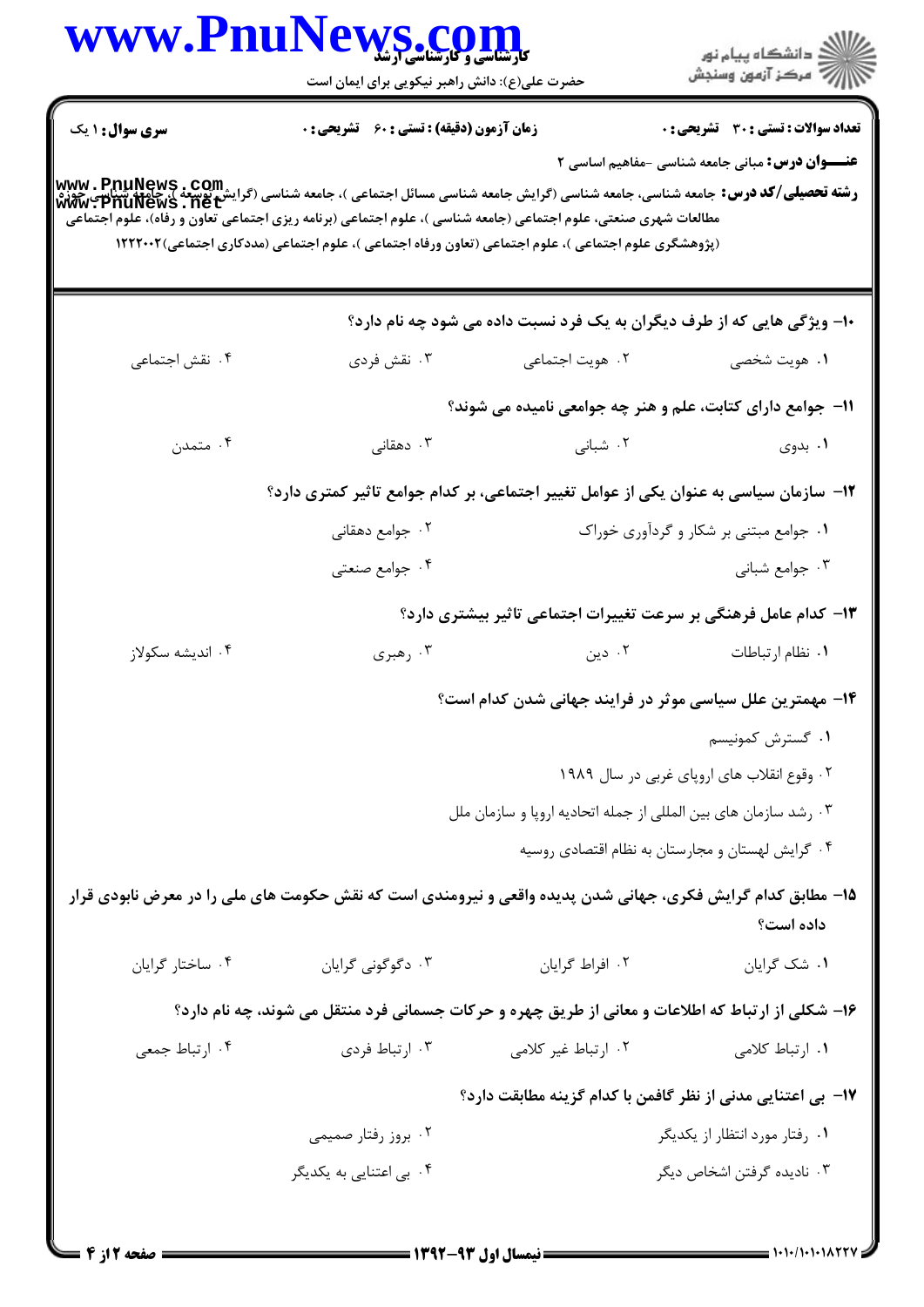|                        | WWW.PnuNews.com<br>حضرت علی(ع): دانش راهبر نیکویی برای ایمان است                                                                                                                                                                                                                                                                                   |                                                                                 | ر<br>دانشڪاه پيام نور)<br>ا∛ مرڪز آزمون وسنڊش            |
|------------------------|----------------------------------------------------------------------------------------------------------------------------------------------------------------------------------------------------------------------------------------------------------------------------------------------------------------------------------------------------|---------------------------------------------------------------------------------|----------------------------------------------------------|
| <b>سری سوال :</b> ۱ یک | زمان آزمون (دقیقه) : تستی : 60 ٪ تشریحی : 0                                                                                                                                                                                                                                                                                                        |                                                                                 | <b>تعداد سوالات : تستی : 30 ٪ تشریحی : 0</b>             |
|                        | www . PnuNews , Com<br> و <b>شته تحصیلی/کد درس:</b> جامعه شناسی، جامعه شناسی (گرایش جامعه شناسی مسائل اجتماعی )، جامعه (گرایش نوسعه )، جامعه<br> www . PnuNews . net<br> وم اجتماعی می در این ملوم اجتماعی تعاون و رفاه)، علوم اجتماعی (می<br>(پژوهشگری علوم اجتماعی )، علوم اجتماعی (تعاون ورفاه اجتماعی )، علوم اجتماعی (مددکاری اجتماعی)۱۲۲۲۰۰۲ |                                                                                 | <b>عنـــوان درس:</b> مبانی جامعه شناسی -مفاهیم اساسی ۲   |
|                        |                                                                                                                                                                                                                                                                                                                                                    |                                                                                 | ۱۸– بنیان گذار ″اتنومتدو لوژی″ چه نام دارد؟              |
| ۰۴ هاروي مالچ          | ۰۳ میچل داینیر                                                                                                                                                                                                                                                                                                                                     | ۰۲ هرولد گارفینکل                                                               | ٠١ اروينگ گافمن                                          |
|                        |                                                                                                                                                                                                                                                                                                                                                    | ۱۹- از نظر جامعه شناسان منزلت اصلی بر چه پایه ای استوار است؟                    |                                                          |
| ۰۴ جنسیت و نژاد        | ۰۳ جنسیت و سن                                                                                                                                                                                                                                                                                                                                      | ۰۲ تحصیلات و درآمد                                                              | ۰۱ تحصیلات و شغل                                         |
|                        | +۲- توجه به صورت های پیشین جامعه و تحلیل فرآیندهای تغییر با هدف درک ماهیت جهان مدرن با طرح چه پرسش هایی                                                                                                                                                                                                                                            |                                                                                 | امكان پذير است؟                                          |
| ۰۴ پرسش های نظری       | ۰۳ پرسش های تکوینی                                                                                                                                                                                                                                                                                                                                 | ۰۲ پرسش های تطبیقی                                                              | ۰۱ پرسش های واقعیتی                                      |
|                        |                                                                                                                                                                                                                                                                                                                                                    | <b>۲۱</b> - "طرح پرسش <sup>"</sup> در کدام مرحله از فرآیند پژوهش صورت می پذیرد؟ |                                                          |
| ۰۴ مسئله پژوهش         | ۰۳ يافته هاي پژوهش                                                                                                                                                                                                                                                                                                                                 | ۰۲ اجرای پژوهش                                                                  | ۰۱ طرح پژوهش                                             |
|                        |                                                                                                                                                                                                                                                                                                                                                    | ۲۲- گردآوری و ثبت داده های پژوهش در کدام مرحله از پژوهش انجام می گیرد؟          |                                                          |
|                        | ۰۲ اجرای پژوهش                                                                                                                                                                                                                                                                                                                                     |                                                                                 | ٠١ تدوين فرضيه                                           |
|                        | ۰۴ انتخاب روش پژوهشی                                                                                                                                                                                                                                                                                                                               |                                                                                 | ۰۳ تفسر نتايج                                            |
|                        |                                                                                                                                                                                                                                                                                                                                                    |                                                                                 | <b>۲۳</b> - اصلی ترین مسئله در روش شناسی پژوهش کدام است؟ |
|                        | ۰۲ تفسیر نتایج                                                                                                                                                                                                                                                                                                                                     |                                                                                 | ۰۱ تحلیل رابطه علت و معلول                               |
|                        | ۰۴ انتخاب روش تحقيق                                                                                                                                                                                                                                                                                                                                |                                                                                 | ۰۳ روش گردآوري اطلاعات                                   |
|                        | ۲۴- بنا به اعتقاد کدام نظریه پرداز پست مدرن،جوامع نوین با پدیده اقتصاد شبکه ای مواجه اند؟                                                                                                                                                                                                                                                          |                                                                                 |                                                          |
| ۰۴ باتلر               | ۰۳ گیدنز                                                                                                                                                                                                                                                                                                                                           | ۰۲ کاستلز                                                                       | ۰۱ فوکو                                                  |
|                        |                                                                                                                                                                                                                                                                                                                                                    |                                                                                 | <b>۲۵</b> - کدام گزینه از معایب روش پیمایش محسوب می شود؟ |
|                        | ۰۲ دستیابی به سنجه های آماری                                                                                                                                                                                                                                                                                                                       |                                                                                 | ۰۱ تجزیه و تحلیل داده های پژوهش                          |
|                        | ۰۴ میزان صحت پاسخ های پیمایش                                                                                                                                                                                                                                                                                                                       |                                                                                 | ۰۳ تعمیم یافته های پژوهش                                 |